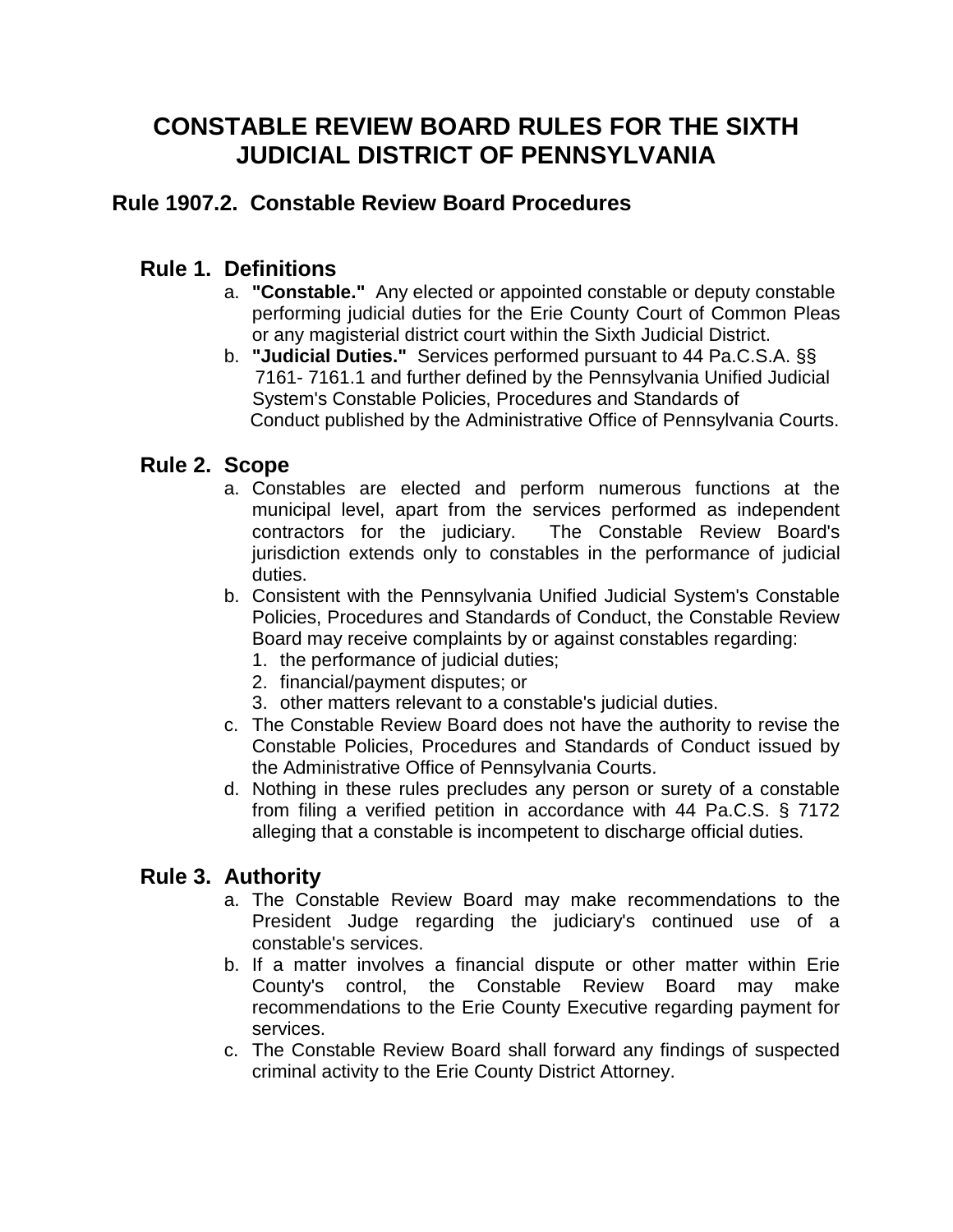d. The President Judge remains the ultimate authority with regard to a constable's performance of judicial duties within the Sixth Judicial District. In that respect, the President Judge may, at any time, temporarily place a moratorium on the use of a particular constable pending review and recommendation of the Constable Review Board on any pending complaint.

## **Rule 4. Membership of the Constable Review Board**

- a. The Administrative Judge of the Trial Division
- b. The current President of the Magisterial District Judge Association of Erie County
- c. The District Court Administrator
- d. A Constable selected by the President Judge
- e. The County Controller or his/her designee

# **Rule 5. Filing a Complaint**

- a. The complaint shall be in writing, signed by the complainant, and contain a statement of the alleged misconduct, financial dispute, or other matter related to the performance of judicial duties.
- b. The complaint may be submitted by mail, e-mail, fax, or any other electronic means by which a paper copy may be generated. The contact information for filing the complaint is as follows:

Assistant Court Administrator Erie County Courthouse 140 West Sixth Street, Room 205 Erie, PA 16501 Fax: 814-451-6223 Email: [CRBAdm@eriecountygov.org](mailto:CRBAdm@eriecountygov.org)

- c. The written complaint shall substantially conform to the form set forth at **Rule 8** herein.
- d. The complaint shall initially be forwarded to the Assistant Court Administrator. Upon receipt of a complaint, the Assistant Court Administrator shall:
	- 1. Note the date of receipt on the Complaint.
	- 2. Create a file to contain the complaint and all subsequent communications regarding the complaint.
	- 3. Within three (3) business days, the Assistant Court Administrator shall forward a copy of the complaint to the respondent constable, if the complaint is against a constable or to any other respondent if the complaint is by a constable.
	- 4. At the same time as the transmission of the copy of the complaint to the constable/respondent, the Assistant Court Administrator shall